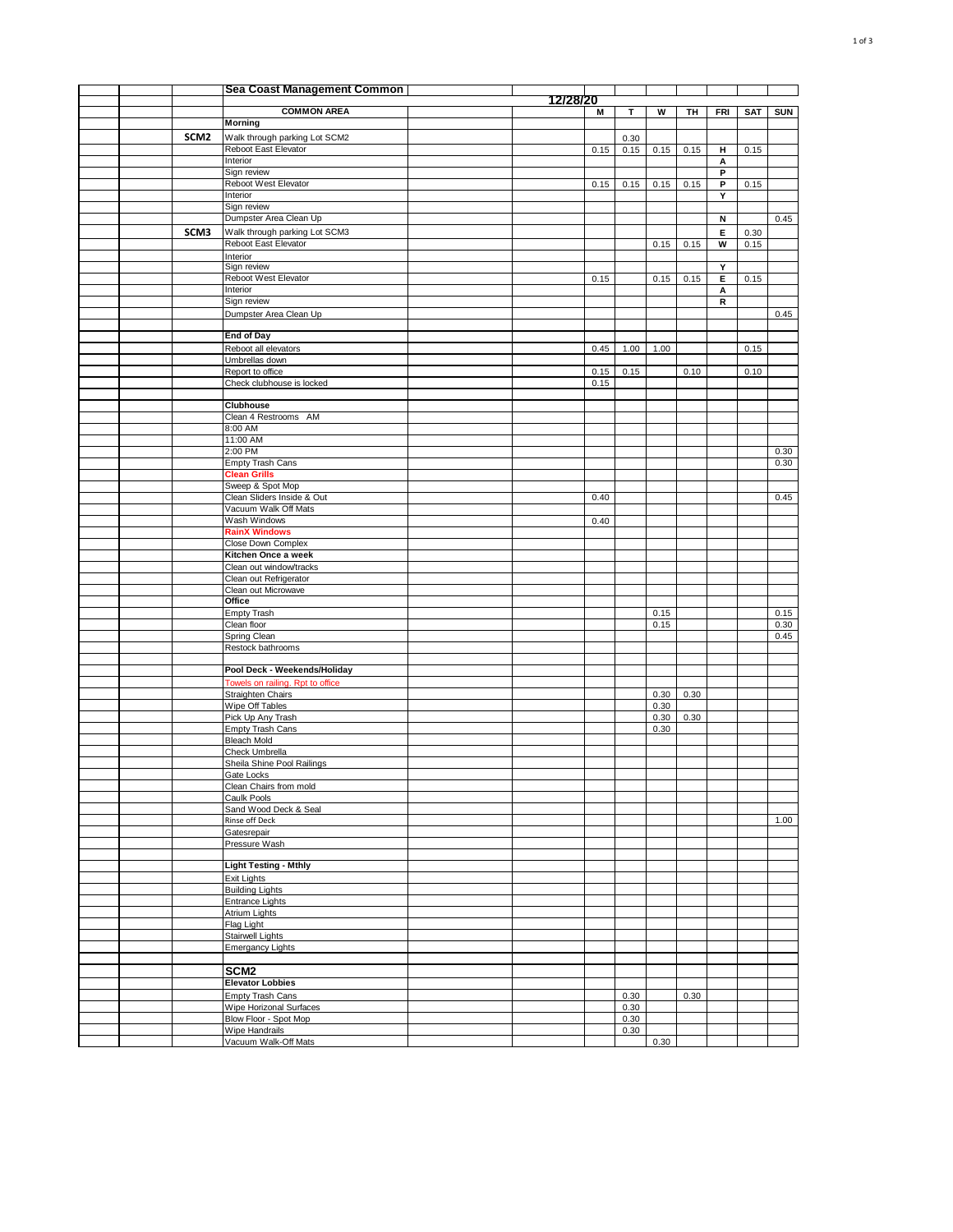|  | Sea Coast Management Common                      |               |              |      |      |            |              |            |
|--|--------------------------------------------------|---------------|--------------|------|------|------------|--------------|------------|
|  | <b>COMMON AREA</b>                               | 12/28/20<br>М | т            | W    | TН   | FRI        | SAT          | <b>SUN</b> |
|  | Clean Both sides of Door Glass                   |               |              |      |      |            |              |            |
|  | Clean windows In/Out                             |               |              |      |      |            |              |            |
|  | <b>Elevator &amp; Interiors</b>                  |               |              |      |      |            |              |            |
|  | Wipe Down Interior Panels                        |               |              |      |      |            |              |            |
|  | Sheila Shine                                     |               |              |      |      |            |              |            |
|  | Clean tracks hard wire brush                     |               |              |      |      |            |              |            |
|  | Mop floor & corners                              |               |              |      |      |            |              | 0.30       |
|  | Full sanatize<br><b>Walkways &amp; Stairwell</b> |               |              |      |      |            |              | 2.00       |
|  | Items in walkways? Picture report to office      |               |              |      |      |            |              |            |
|  | Blow                                             |               |              |      |      |            |              |            |
|  | Spot Mop                                         |               |              |      |      |            |              |            |
|  | Pick up trash                                    |               |              |      |      |            |              |            |
|  | Wipe Handrails                                   |               |              |      |      |            |              |            |
|  | Wash down                                        |               |              |      |      |            |              |            |
|  | Pressure Wash                                    |               |              |      |      |            |              |            |
|  | <b>Laundry Rooms</b>                             |               |              |      |      |            |              |            |
|  | Sweep-Spot Mop<br>Empty Trash Cans               |               |              | 1.00 |      |            |              |            |
|  | Wipe Horizonal Surfaces                          |               |              |      |      |            |              |            |
|  | <b>Parking lots</b>                              |               |              |      |      |            |              |            |
|  | Garbage Pick up                                  |               |              |      |      |            |              |            |
|  | Call Bulk?                                       |               |              |      |      |            |              |            |
|  | <b>Trash Chutes</b>                              |               |              |      |      |            |              |            |
|  | Recycle Area cleaned                             |               |              |      |      |            |              |            |
|  | Recycle Bins pressure washed                     |               |              |      |      |            |              |            |
|  | Numbers stenciled                                |               |              |      |      |            |              |            |
|  | Lines striped<br><b>Test Building Lights</b>     |               |              |      |      |            |              |            |
|  | Tagging cars                                     |               |              |      |      |            |              |            |
|  | Towing                                           |               |              |      |      |            |              |            |
|  | Pressure Wash Trash Receptacle                   |               |              |      |      |            |              |            |
|  | Clean/Deodorize Trash Chute                      |               |              |      |      |            |              |            |
|  | NO BLOWING SAND IN DRAINS!                       |               |              |      |      |            |              |            |
|  |                                                  |               |              |      |      |            |              |            |
|  | SCM <sub>3</sub>                                 |               |              |      |      |            |              |            |
|  | <b>Elevator Lobbies</b>                          |               |              |      |      |            |              |            |
|  | <b>Empty Trash Cans</b>                          |               | 0.30         |      |      |            | 0.45         |            |
|  | Wipe Horizonal Surfaces                          |               | 0.30<br>0.30 |      |      |            | 0.45<br>0.45 |            |
|  | Blow Floor - Spot Mop<br>Wipe Handrails          |               | 0.30         |      |      |            | 0.45         |            |
|  | Vacuum Walk-Off Mats                             |               |              | 0.30 |      |            | 0.45         |            |
|  | Clean Both sides of Door Glass                   |               |              |      |      |            | 0.45         |            |
|  | Clean windows In/Out                             |               |              |      |      |            | 0.45         |            |
|  | <b>Elevator &amp; Interiors</b>                  |               |              |      |      |            |              |            |
|  | Wipe Down Interior Panels                        |               |              |      |      |            |              |            |
|  | Sheila Shine                                     |               |              |      |      |            |              |            |
|  | Clean tracks hard wire brush                     |               |              |      |      |            |              |            |
|  | Mop floor & corners                              |               |              |      |      |            |              | 0.30       |
|  | Full sanatize                                    |               |              |      |      |            |              | 2.00       |
|  | <b>Walkways &amp; Stairwell</b>                  |               |              |      |      |            |              |            |
|  | Items in walkways? Picture report to office      |               |              |      |      |            |              |            |
|  | Blow                                             |               |              |      |      |            |              |            |
|  | Spot Mop                                         |               |              |      |      |            |              |            |
|  | Pick up trash                                    |               |              |      |      |            |              |            |
|  | Wipe Handrails<br>Wash down                      |               |              |      |      |            |              |            |
|  | Pressure Wash                                    |               |              |      |      |            |              |            |
|  | <b>Laundry Rooms</b>                             |               |              |      |      |            |              |            |
|  | Sweep-Spot Mop                                   |               |              |      |      |            |              |            |
|  | Empty Trash Cans                                 |               |              | 1.00 |      |            |              |            |
|  | Wipe Horizonal Surfaces                          |               |              |      |      |            |              |            |
|  | <b>Parking lots</b>                              |               |              |      |      |            |              |            |
|  | Garbage Pick up                                  |               |              |      |      |            |              |            |
|  | Call Bulk?                                       |               |              |      |      |            |              |            |
|  | Trash Chutes<br>Recycle Area cleaned             |               |              |      |      |            |              |            |
|  | Recycle Bins pressure washed                     |               |              |      |      |            |              |            |
|  | Numbers stenciled                                |               |              |      |      |            |              |            |
|  | Lines striped                                    |               |              |      |      |            |              |            |
|  | <b>Test Building Lights</b>                      |               |              |      |      |            |              |            |
|  | Tagging cars                                     |               |              |      |      |            |              |            |
|  | Towing                                           |               |              |      |      |            |              |            |
|  | Pressure Wash Trash Receptacle                   |               |              |      |      |            |              |            |
|  | Clean/Deodorize Trash Chute                      |               |              |      |      |            |              |            |
|  | NO BLOWING SAND IN DRAINS!                       |               |              |      |      |            |              |            |
|  | <b>Breaks</b>                                    |               |              |      |      |            |              |            |
|  | Chris                                            | <b>OFF</b>    | 0.30         | 0.30 | 0.00 | OFF        | <b>OFF</b>   | <b>OFF</b> |
|  | Derick                                           | 0.30          | OFF          | OFF  | OFF  | <b>OFF</b> | 0.30         | 0.30       |
|  |                                                  |               |              |      |      |            |              |            |